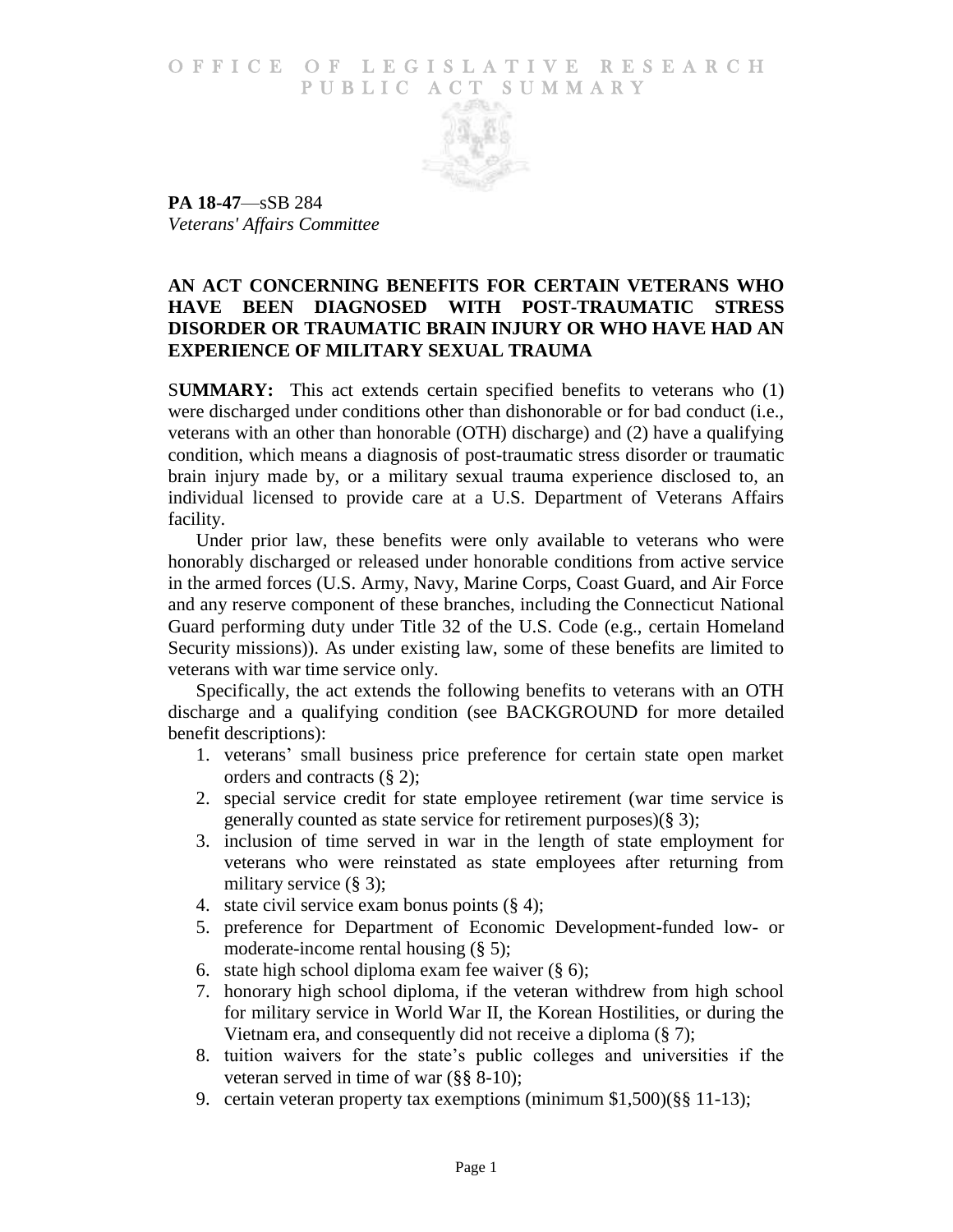- 10. farmer tax exemption (§ 14);
- 11. special veterans license plates, including for vehicles used exclusively for farming  $(\S 15)$ ;
- 12. veterans status on driver's license and identity card (§ 16);
- 13. motor vehicle license and registration fee exemption for one licensing period if the veteran was a legal resident of Connecticut at the time of his or her induction and applies within two years following the date of separation (§ 17);
- 14. exemption from overtime parking fines, with certain exceptions, for disabled wartime veterans and their surviving spouse (§ 18);
- 15. disregard of federal Aid and Attendance Pension benefits (i.e., a monthly amount that is added to certain veterans' pension) when calculating income for means-tested assistance programs (e.g., Medicaid) (§ 19);
- 16. admission to the Veterans Residential Services facility or Healthcare Center (§ 20);
- 17. preference for admission into any hospital, upon the Veterans Affairs commissioner's request, at the state's expense unless other means of payment are available (§ 21);
- 18. \$1,800 toward funeral expenses or cremation for indigent veterans (§ 22);
- 19. temporary financial assistance for wartime veterans (§ 23); and
- 20. temporary aid (such as food, clothing, and medical and surgical aid) from the Soldiers, Sailors and Marines Fund (§ 24).

The act also makes technical, minor, and conforming changes.

EFFECTIVE DATE: October 1, 2018; the sections on property tax exemption (§§ 11-13) apply to assessment years beginning on or after that date.

# **BACKGROUND**

### *Small Business Preference (§ 2)*

The law provides certain veteran-owned businesses with up to a 15% price preference for certain Department of Administrative Services open market orders or contracts. The businesses must have gross revenue under \$3 million in the most recently completed fiscal year and have one or more veterans who hold at least 51% ownership (CGS  $\S$  4a-59(c)).

#### *Civil Service Exam Bonus Points (§ 4)*

The law gives bonus points to certain veterans who pass an initial state civil service examination held to establish a candidate list. If a veteran served in a military action and received or is entitled to receive a campaign badge or expeditionary medal and is not otherwise eligible to receive bonus points, he or she qualifies for five bonus points on these exams (CGS § 5-224).

#### *Tuition Waivers (§§ 8-10)*

The law requires the state's public colleges and universities to waive tuition for wartime veterans who are accepted at an approved institution and live in the state at the time of the acceptance. The waiver applies at community-technical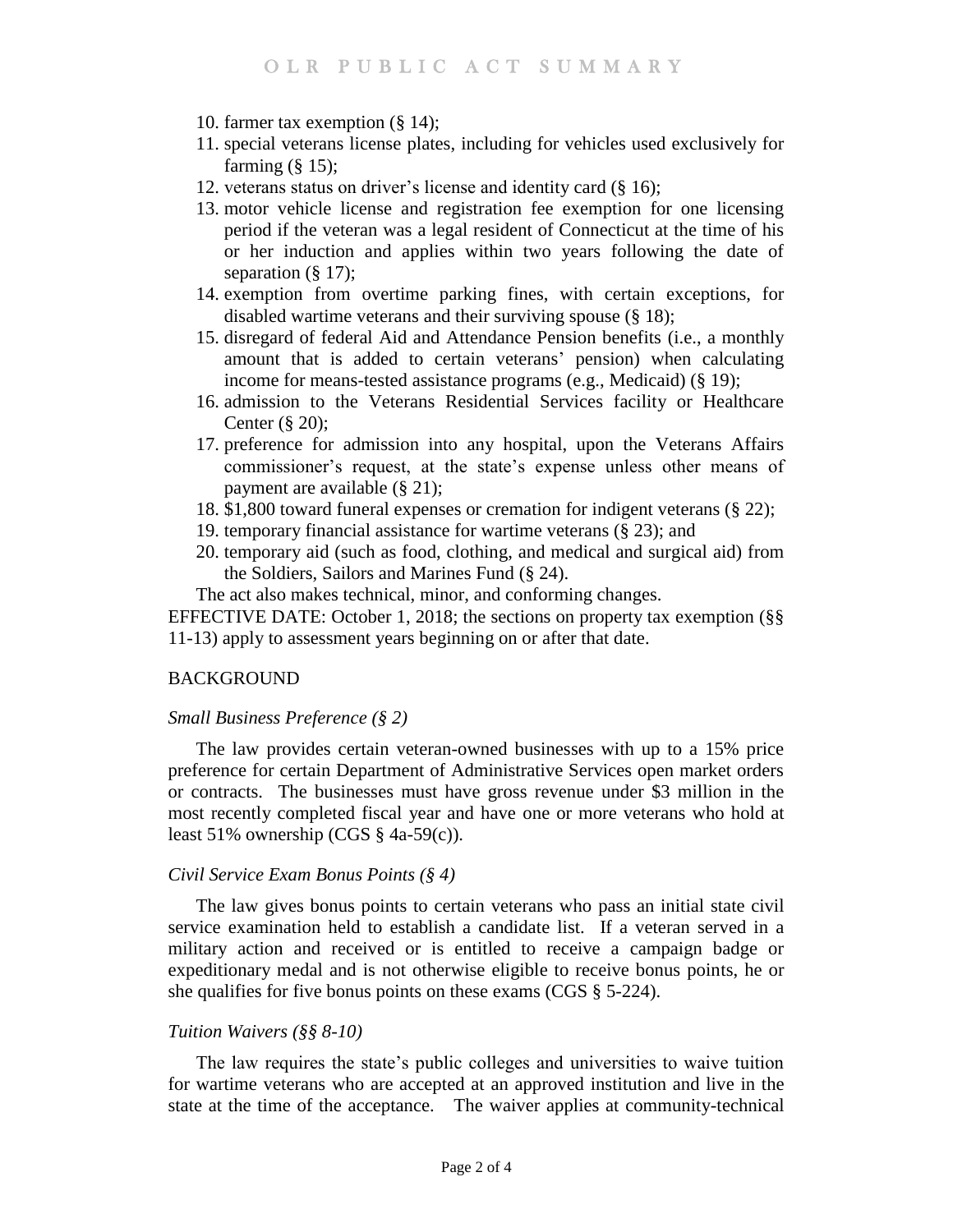colleges, the Connecticut State University System, and UConn (CGS §§ 10a-77, 10a-99 & 10a-105).

# *Property Tax Exemptions (§§ 11-13)*

*Wartime Veterans.* The state-mandated veterans' property tax exemption (i.e., \$1,000 of the property owned by a veteran) is available to state resident veterans who served at least 90 days in a time of war (CGS § 12-81(19)).

*Surviving Spouse and Minor Child.* A \$1,000 state-mandated property tax exemption is available to an unmarried surviving spouse and any minor children of a veteran who qualified for the wartime state-mandated exemption described above, as long as the spouse remains unmarried and a Connecticut resident (CGS  $§ 12-81(22)$ .

*Surviving Parent.* A \$1,000 state-mandated property tax exemption is available to a sole surviving parent of a veteran who qualified for the wartime state-mandated exemption described above, as long as the parent remains unmarried and a Connecticut resident (CGS § 12-81(25)).

*State-Mandated Income-Based Exemption.* Municipalities must give veterans and surviving spouses or parents who receive the state-mandated property tax exemption an additional income-based exemption. For a veteran or surviving spouse or parent whose income falls below the limit set by the uniform income requirements, the additional exemption is equal to \$2,000 (twice the \$1,000 statemandated exemption)(CGS § 12-81g(a)). For those whose income exceeds the limit, the additional exemption is \$500 (50% of the \$1,000 state-mandated exemption)(CGS  $\S$  12-81g(d)).

*Optional Municipal Exemptions*. A municipality, with its legislative body's approval, may (1) provide an additional exemption to wartime veterans or their surviving spouses when they are entitled to the state-mandated exemptions and (2) establish a higher income limit for this exemption than the limit in effect for the state-mandated income-based exemption. PA 18-102 allows municipalities to increase the maximum income limits for eligibility, as long as the income limits are at least the uniform income amount. The local-option exemption may be a dollar amount (up to \$20,000) or percentage (10%) reduction in the property's assessed value (CGS § 12-81f).

### *Farmer Tax Exemption (§ 14)*

By law, the Department of Revenue Services may issue a farmer tax exemption permit to a farmer, if the farmer is a veteran who never owned or leased property for commercial agricultural production or who owned or leased property for such purpose for less than two years  $(CGS \S 12-412(63)(D)).$ 

# *Special License Plate (§ 15)*

The law allows any type of motor vehicle owned or leased by a veteran or his or her surviving spouse for at least one year to qualify for special veterans' license plates. It also requires the DMV commissioner to issue a special registration certificate and a set of number plates to veterans, armed forces members, or their surviving spouses for any motor vehicle they use exclusively for farming, as long